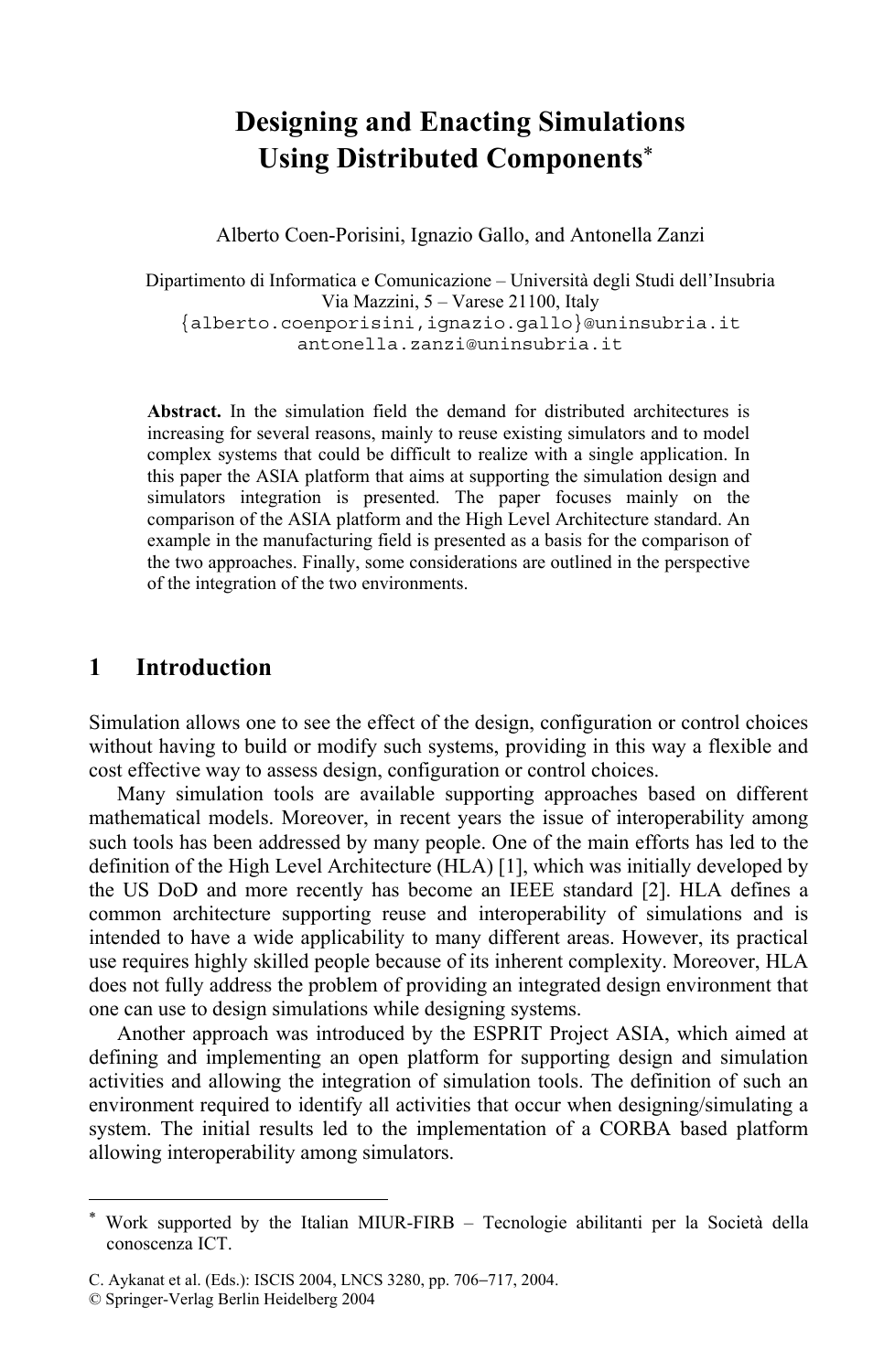This paper reports on the results of a long term research, aimed at defining an open-source platform for supporting design and simulation activities and allowing integration of simulation tools. The paper reviews the main results of the ASIA project and discusses the relationship among the ASIA approach and HLA by providing an evaluation of both approaches and by discussing how they can be actually integrated. One of the advantages we expect from such integration is in term of usability since users can carry out the activities related to designing and simulating systems within a single framework.

The paper is organized in the following way: Section 2 presents the ASIA approach; Section 3 provides a short description of HLA; Section 4 introduces an example in the domain of Flexible Manufacturing Systems and shows how it can be dealt with using both ASIA and HLA; Section 5 discusses the main differences and similarities between the two approaches; Section 6 discusses how ASIA and HLA can be integrated, while Section 7 reviews the related works. Finally, Section 8 draws some conclusions.

### **2 The ASIA Approach**

The Esprit ASIA (1998-2001) project aimed at defining and implementing an open platform for supporting both design and simulation activities and allowing an effective integration of simulation tools. Two different application domains were taken into account: space communication and traffic management. Starting from the requirements expressed by end users of the above mentioned domains ASIA defined an environment in which all the different activities related to the design and simulation of systems were supported. However, many issues that were initially identified were not investigated during the project. Thus, the research on simulation integration has continued and is still ongoing. In what follows we summarize the ASIA approach referring to its actual status, which has significantly evolved since the end of the original project.

#### **2.1 Simulation Design Process**

In what follows we briefly discuss a process lifecycle, which is referred to as the *simulation design process*, even if what is taken into account is a simulation based system design. The design process guides system engineers through the enactment of their systems and can be modeled by a set of "macro" activities, which are general enough to be applied to almost any domain. The simulation design process, shown in Figure 1, comprises three main activities.

- 1. Defining the *Information Model* means to define the elements that belong to an application domain, which represent either the logical components of a system or the simulators. In the latter case it is referred to as a Simulation Information Model.
- 2. Designing the *System/Simulation Architecture* means to build a system by instantiating the elements of the information model. Depending on whether the information model provides the logical components of the system or the simulators, the architecture is referred to as System or Simulation Architecture.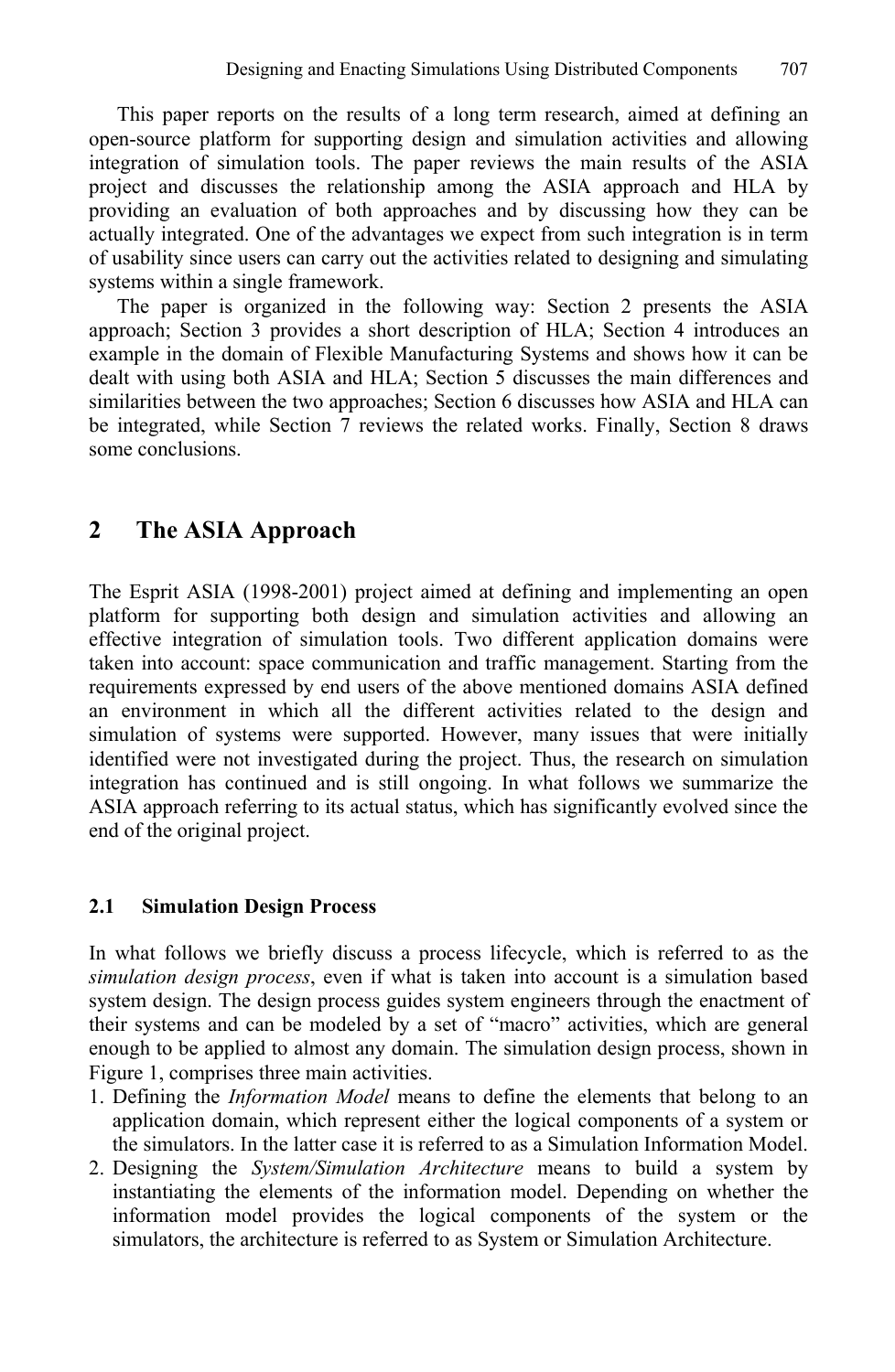3. Executing the simulation architecture means defining how it has to be simulated, that is, to define which simulations will be performed, what simulation models are used, and how they are grouped and organized to carry out the simulation.



**Fig. 1.** Simulation process lifecycle (dashed arrows indicate feedback actions)

The first phase of the simulation design process is devoted to activities carried out before designing the integrated simulation. The simulation architecture, instead, provides a logical view of how the different simulation models cooperate. Such view provides both a data flow description, that is, which data are exchanged, and the control flow description, that is, the way in which the simulators interact.

In order to describe all artifacts (Information Model, Simulation Architecture, etc) produced during the design phases, ASIA defined a Simulation Architecture Description Language (SADL). SADL is based on a double language approach [3] that provides a domain independent abstract notation along with specific concrete notations, one for each domain. The abstract notation is defined as a simulationoriented reuse of UML, domain-specific notations are obtained by means of the customization facilities of UML. In this way, one can define a specific notation for each domain as a transformation from the core notation. Once these transformations are defined, users can work using their own notations. Interested readers can refer to [4] for a thorough discussion of the ASIA meta-model and the associated SADL.

#### **2.2 The ASIA Functionalities and Tools**

The ASIA environment supports the following logical activities:

**Modeling**. Each entity involved in the previous mentioned phases is modeled using SADL. The core notation is used internally and is not viewed by users (except for the information model). Users rely on the domain-specific representation to define their models (system/simulation architecture).

**Consistency Check**. Each phase of the design process is based on the results obtained during the previous phases. Thus, it is necessary to check whether each phase is consistent with respect to the previous ones (e.g., the objects are connected according to their declared connectivity, when designing a system architecture).

**Executing an Integrated Simulation**. In order to execute an integrated simulation it is necessary to specify the actual data the simulators must use. Moreover, it may be also necessary to define where the output data will be stored, to set up some parameters for some simulators (e.g., time step) and so on. Providing all this information is referred to as *Setting up an experiment*. Once an experiment is set up one can run the experiment.

The ASIA approach is supported by three tools. The first one (IME) allows users to define an information model; the second one (SysAde) allows users to develop system-simulation architectures. Finally the third tool (DSC) allows one to define and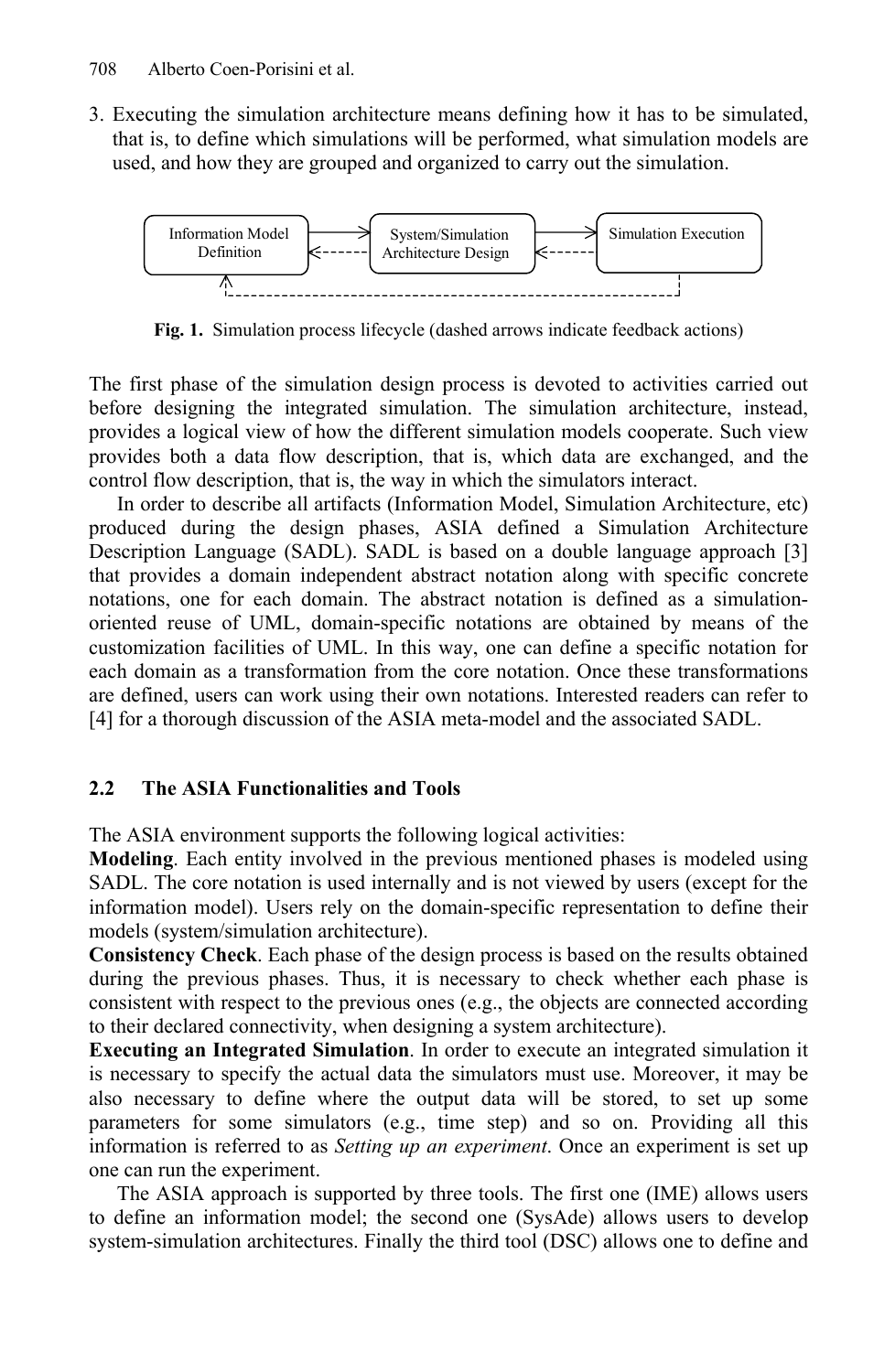execute an integrated simulation starting from a simulation architecture. All the tools are under development using Java and XML and are open-source.

In the next sub-sections we will focus on the main features of simulation architectures and on the way in which simulators can be integrated.

#### **2.3 Simulation Architectures**

A simulation architecture is designed by instantiating the elements of the Simulation Information Model (SIM). Such elements are instances of the following types:

**SimulationComponent**, representing a simulator or a simulation model. A SIM can contain SimulationComponents representing different tools (simulators) and/or simulation models that will be executed using some software tool.

**Filter**, representing a component that can perform some syntactic transformation on data. Its role is to transform data from one format to another so that two simulators can actually exchange information even if they use different data representation.

**Activator**, representing a component that can control the flow of execution within a simulation architecture.

**Input/Output**, representing a component providing (user-defined) input/output data used/produced by one or more SimulationComponent.

Each component comprises input and output *Gates*, which are in turn linked by means of *SimulationLinks*. In particular, an input gate is a gate through which a component receives data, while an output gate is a gate through which a component sends data.

#### **2.4 Semantics of Simulation Architectures**

 $\overline{\phantom{a}}$ 

The semantics of the simulation architecture is given in term of High Level Petri Nets (HLPN) [5] in which one can associate values with tokens and actions with transitions. Each component is associated with a HLPN and thus the simulation architecture results in a HLPN obtained by composing the different HLPN associated with the components therein. For instance a stand-alone simulator<sup>†</sup> having n input gates and m output gates is modeled by a single transition having n input places and m output places, as shown in Figure 2. The marking of each input place represents the availability of the data on the corresponding input gate of the simulator. The value associated with each token represents the data needed by the simulator. Thus, the firing of the transition represents the execution of the simulator that will mark the output places to represent that the result of the simulation has been produced. As a second example Figure 2 shows an activator named two-way selector, which can receive inputs from two different sources and provides as output one of the two inputs depending on the selection condition.

<sup>†</sup> A stand-alone simulator requires all input data to be available before starting the simulation. Once started, no data exchange occurs until the simulation ends. When the simulation ends the output data is available.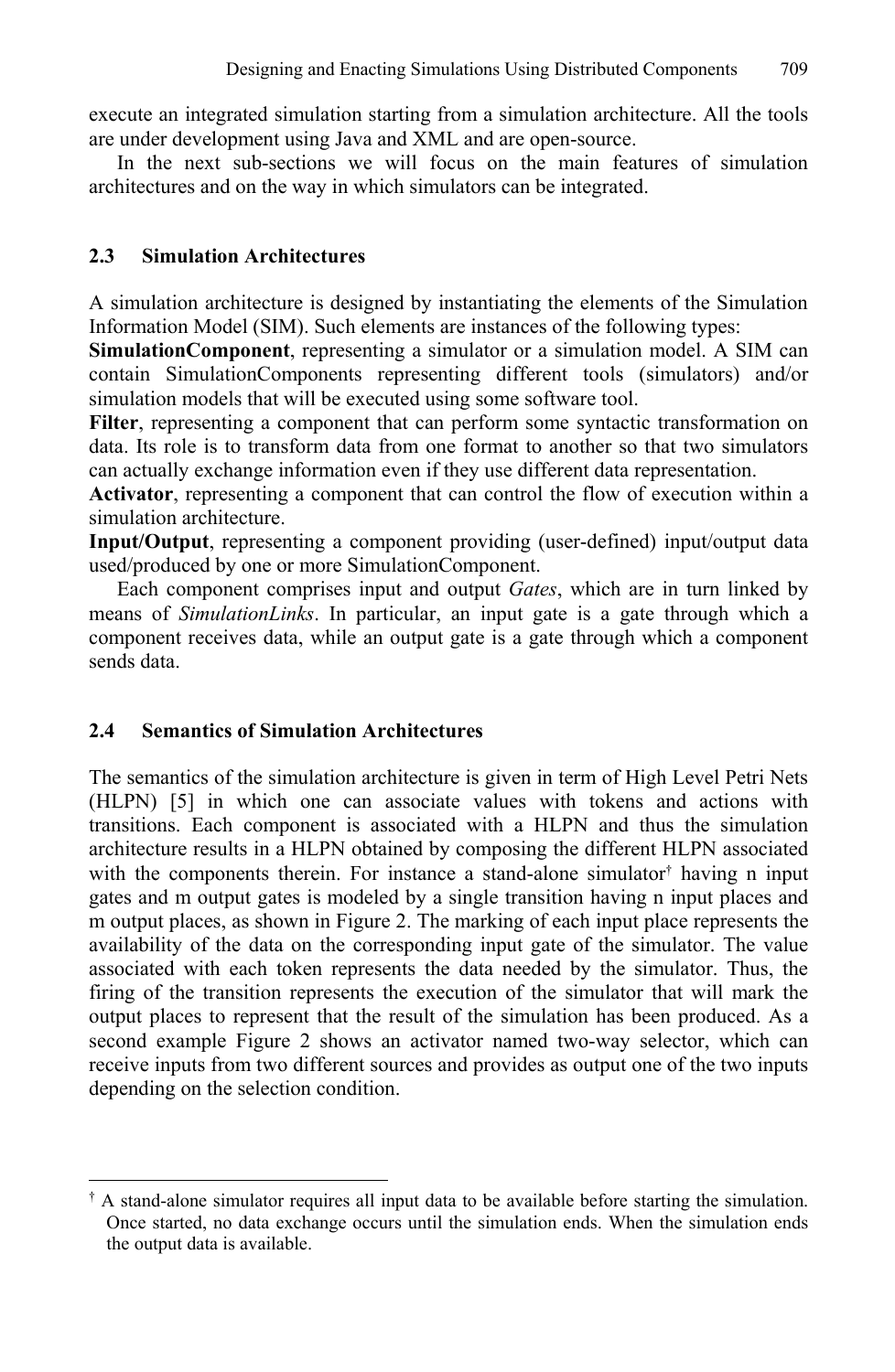

**Fig. 2.** The HLPN representation of two elements

#### **2.5 Executing Distributed Simulations**

In order to run a simulation one has to set up an experiment, that is to define the input data needed by the different simulators. Once the experiment has been set up, the execution is carried out by a tool named Distributed Simulation Controller (DSC), which is in charge of determining the control flow by executing the HLPN associated with the simulation architecture and managing data exchange among simulators. When a simulator produces a new data it notifies DSC, which, in turn, determines which simulators should receive it.

Communication between DSC and the simulators is implemented using CORBA $[6]$ . The motivations behind such choice are: (1) CORBA is a standard middleware defined by the OMG and many implementations are available (Some of them are freeware or even open-source); (2) CORBA supports many programming languages and operating systems and thus it is very effective when one needs to integrate components written in different programming languages and/or working with different operating systems.

The CORBA Interface Definition Language (IDL) is used to describe the interfaces of the objects connected to the CORBA Object Request Broker. Thus ASIA requires each simulator to support two IDL interfaces, which we refer to as the *simulation control interface*, allowing DSC to drive a simulator by calling the methods to initialize, activate, suspend, restart and terminate the execution, and the *data exchange interface*, allowing DSC to handle data exchange among simulators.

Thus, the integration of a simulator requires the development of an *ad hoc* adaptor supporting on one side the two IDL interfaces and on the other side the simulator API. Also DSC has an IDL interface, in order to allow simulators to notify that they have produced new data and/or they have ended a simulation. The interested reader can refer to [7].

### **3 An Overview of the High Level Architecture**

The High Level Architecture (HLA) [1,8] provides a framework to describe simulation applications, to facilitate interoperability among simulations and to promote reuse of simulations and their components. HLA describes simulations in terms of federations of federates, where a federation is a simulation system composed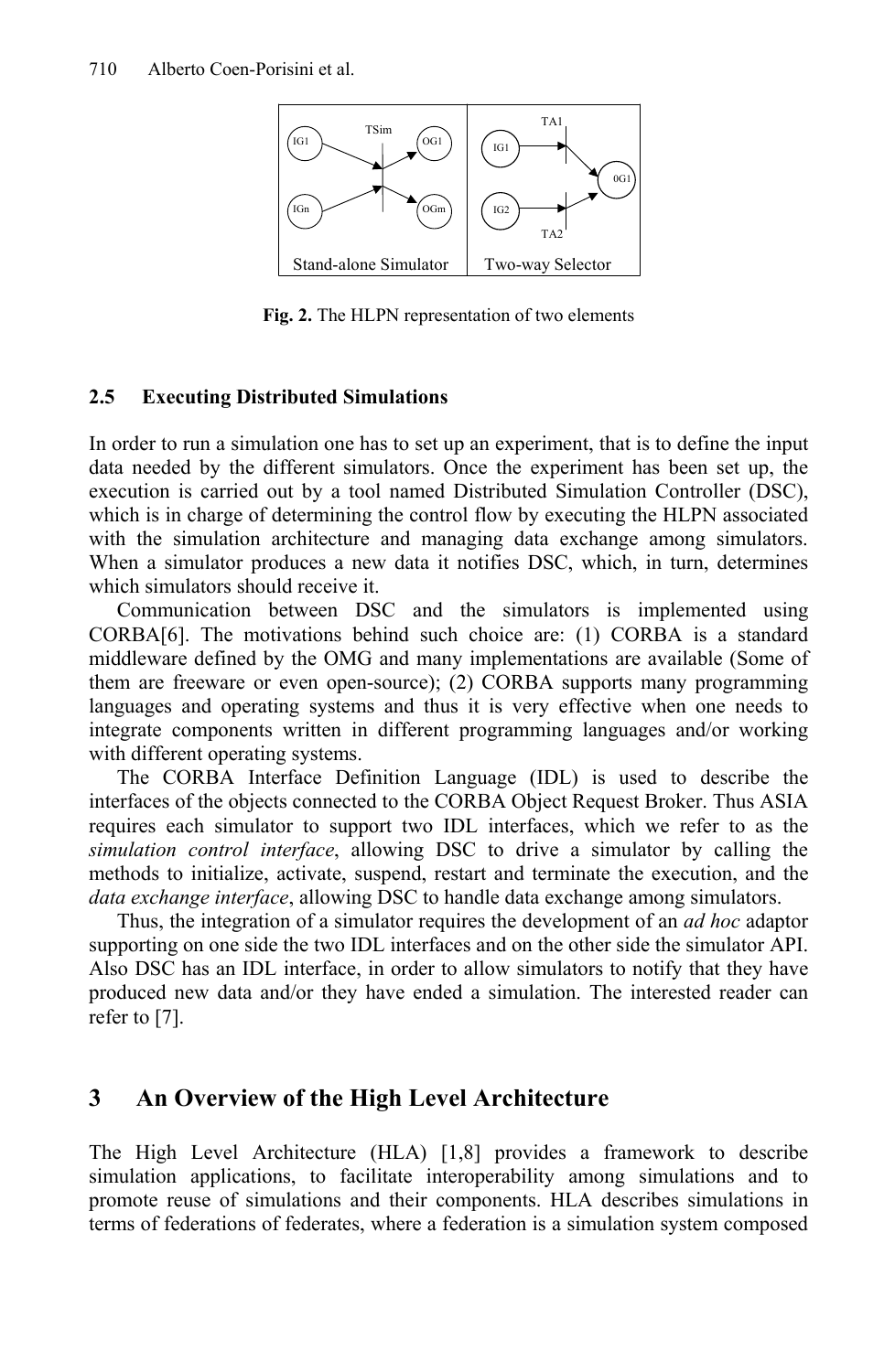of two or more simulator federates communicating through the Run-Time Infrastructure (RTI).

HLA requires federations and federates to be described by an object model that identifies the data exchanged at runtime. This is accomplished by the HLA Object Model Template (OMT), which defines the object classes (objects) and the interaction classes (interactions). Objects represent the data structures shared by more than one federate, while interactions represent data sent from one federate to others. The OMT defines the format of the following key models:

**Federation Object Model (FOM),** providing the specification for data exchange among federates. It describes the objects, attributes, and interactions used across a federation.

**Simulation Object Model (SOM),** describing the federate in terms of objects, attributes, and interactions that it can offer to a federation. The SOM describes the capabilities of a federate to exchange information as part of a federation.

**Management Object Model (MOM)**, identifying the objects and the interactions used by the RTI to manage the federation state.

In order to ensure proper interaction of federates in a federation and to describe the responsibilities of federates and federations, HLA defines a set of rules, which are divided into two groups one for federations and the other for federates.

The functional interfaces between federates and the RTI is defined by means of the Interface Specification. Federates do not talk to each other directly; the communication between federates is managed by the RTI and is based on the publish/subscribe mechanism. The RTI takes care of communication between the simulators and provides the required services to the simulation systems. It let federates join/leave the federation, declare their intent to publish/subscribe information, etc. In order to allow each federate to implement the described functionalities the RTI provides to every federate a set of API (Application Programming Interfaces) [1]. There are two main interfaces: *RTIambassador* and *FederateAmbassador*. Communication between federates and the RTI is based on RTIambassador and FederateAmbassador interfaces. RTIambassador is used by every federate to communicate with the RTI, while FederateAmbassador is used by the RTI to communicate with federates. Finally, RTI supports federations through services such as the time management service [9] (to correctly reproduce the temporal aspects of the modeled world).

### **4 An Example of Use: Flexible Manufacturing System**

A *Flexible Manufacturing System* (FMS) is composed of several machines connected by means of a transport system. The transport system carries the raw parts to the machines on pallets where they are processed. Once the machines have finished their job the parts are moved back to the load station where they are unloaded. Moreover the machines use a tool-room as a repository for the tools they actually need in order to properly work the raw parts. A computer controls the machines and the transport system [10].

Using a distributed simulation in the FMS field provides some advantages. It is possible, for example, to solve the problem of confidentiality in the context of a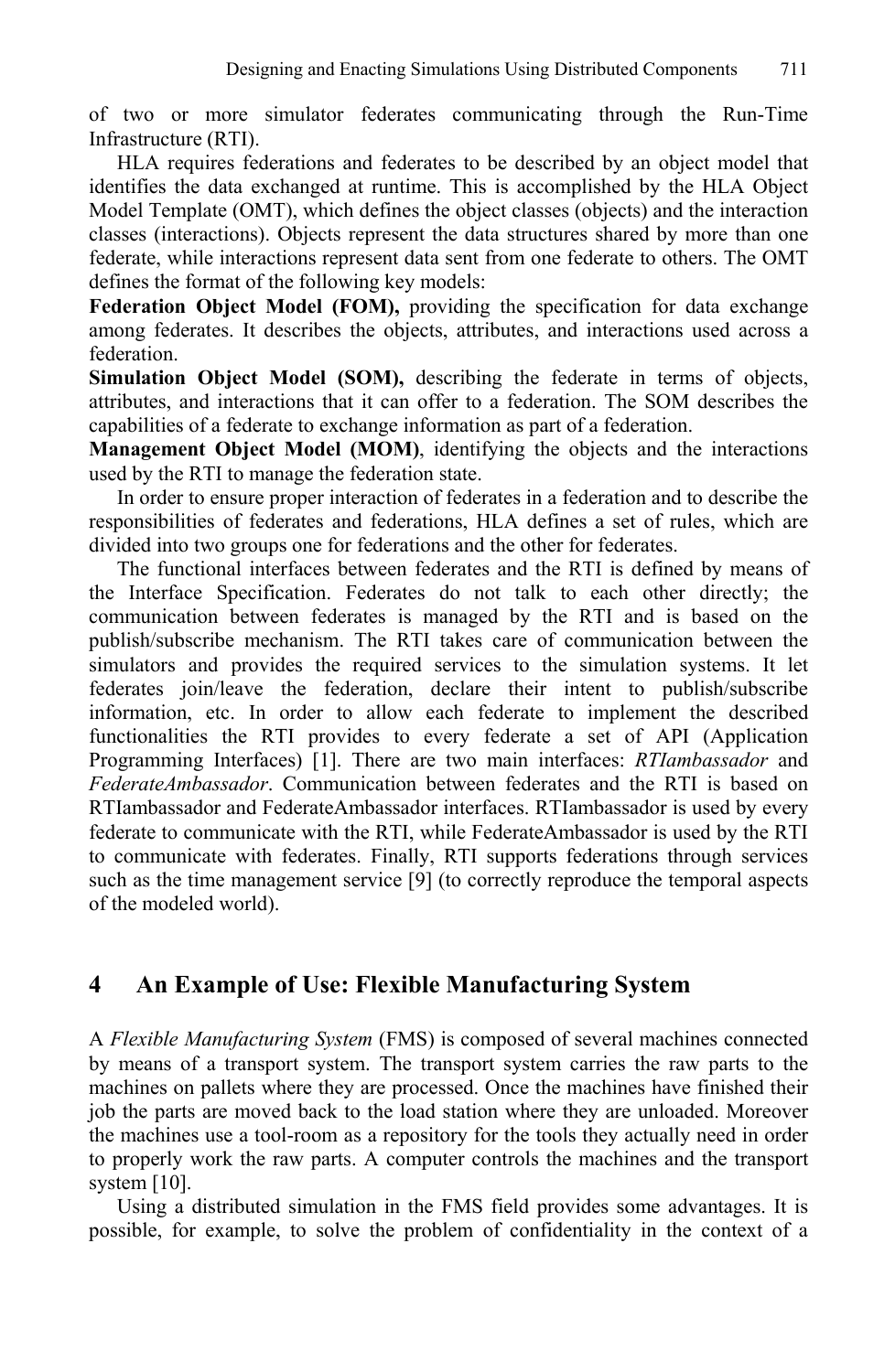supply-chain with external supplier. Moreover, a distributed simulation provides the possibility of simulating multiple levels of manufacturing systems at different degrees of resolution, creating an array of low-cost simulation models that can be integrated into larger models [11].

We used a simplified FMS to compare ASIA and HLA. The system consists of two machines working the parts on the pallet; a load/unload station that loads (unload) the pallets onto (from) the buffer; a tool room that stores all the tools used by the machines; and a buffer that can hold worked pallets and pallets that need to be worked.

### **4.1 FMS Simulation Using ASIA**

According to the ASIA development process one has to create the (Simulation) Information Model (IM), design the System/Simulation Architecture and implement or adapt the simulators. The IM defines the components needed to model the FMS, which are Load/Unload, Buffer, Machine A, Machine B, Tool Room (see Figure 3) and the standard components such as Activator, Input and Output. The System/Simulation Architecture allows one to instantiate and compose the elements of the IM.



**Fig. 3.** The FMS and ASIA description

Each simulator sends and receives messages to other simulators according to the Simulation Architecture. Messages represent requests for loading/unloading a pallet or for getting/putting back a specific tool from/to the tool room and so on. Ten different messages are required to properly model the behavior of the whole system. Activators (two-way selectors) are used to provide either the initial user-defined input data or the messages coming from other simulation components.

The simulators have been written in Java and have been extended to support the required IDL interfaces. Each simulator is composed of three different parts: the actual simulator, the CORBA server and the adaptor, which implements the IDL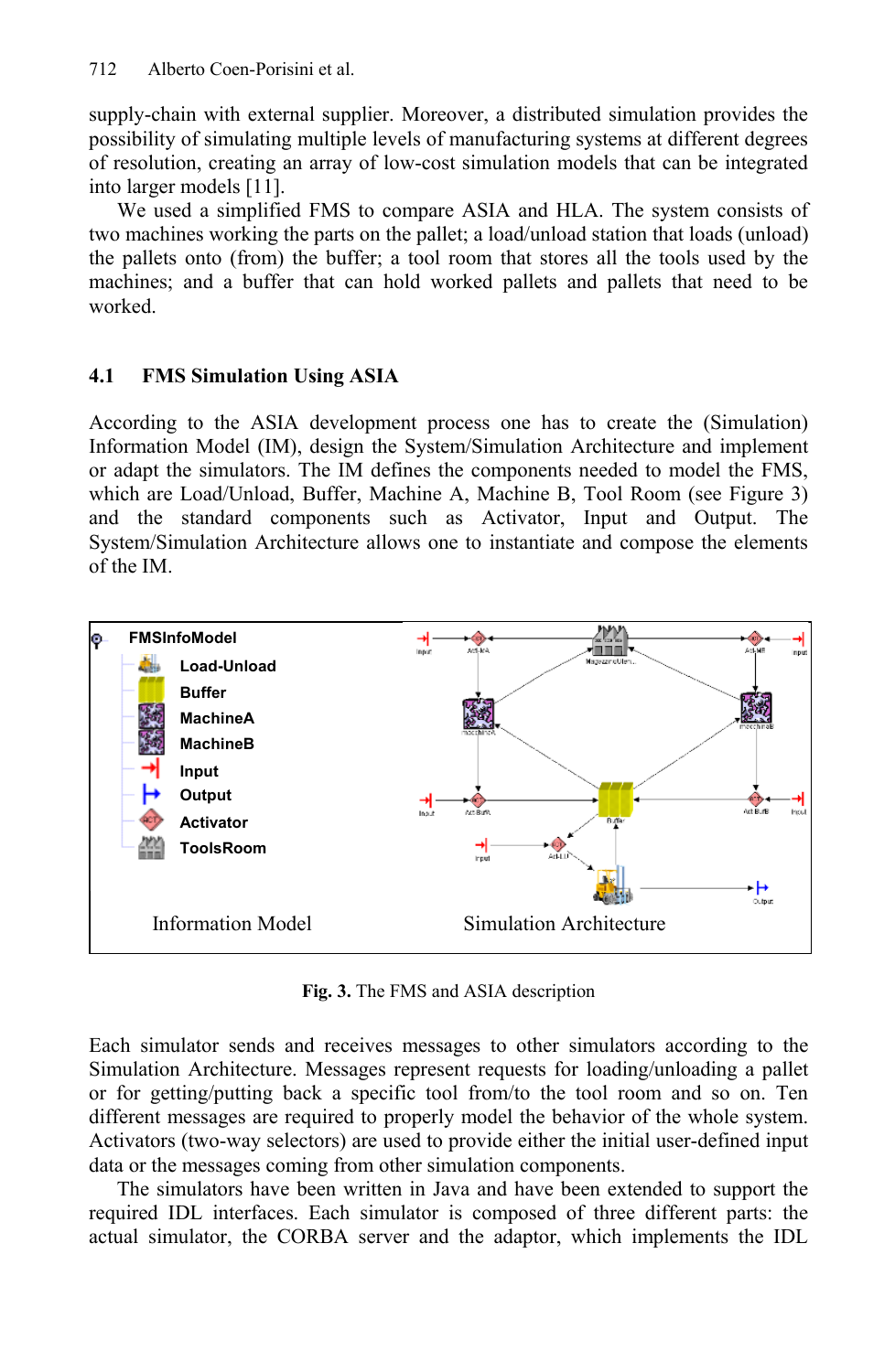interfaces, as shown in Figure 4a. The CORBA server is a Java program that initializes and registers the adaptor in the CORBA Naming service (used to identify the objects plugged onto the ORB). The adaptor receives/sends messages from/to ASIA DSC according to the IDL interfaces and takes care of receiving/sending the appropriate messages to the actual Simulator. All components have been hand written but in principle both the CORBA Server and the skeleton of the adapter can be automatically generated.



**Fig. 4.** The ASIA and the HLA run time structures

#### **4.2 FMS Using HLA**

In what follows we describe how the FMS has been simulated with HLA, using the same simulators of the previous example and an IEEE 1516 compliant RTI.

HLA requires to define a federation in which each simulator represents a federate. Moreover, it is necessary to define the FOM for the whole federation, describing the classes used by the federates and one SOM for each federate, describing its capabilities. The communication between the simulators has been defined using interaction classes only, and more specifically one class for each message identified in the previous sub-section. As a result the FOM contains ten different interaction classes.

Every simulator has been extended in order to become a federate. This required writing code for implementing both the initialization of the distributed simulation (federation creation, simulators joining the federation, simulators publishing/ subscribing interactions) and the handling of data for each simulator (sending/ receiving interaction to/from RTI). In particular, one has to implement the FederateAmbassador in order to create (if not already existent) and to join the federation and to publish/subscribe to the interaction classes of interest. This is done using the methods provided by the RTIAmbassador, which comes with the RTI implementation. Moreover the user has to implement the method receiveInteraction() in the FederateAmbassador to let the RTI notify the federate of any interaction to which it has subscribed, while for sending an interaction the federate has to call the method sendInteraction() of the RTIAmbassador. Figure 4b shows the data exchange of the HLA-based implementation.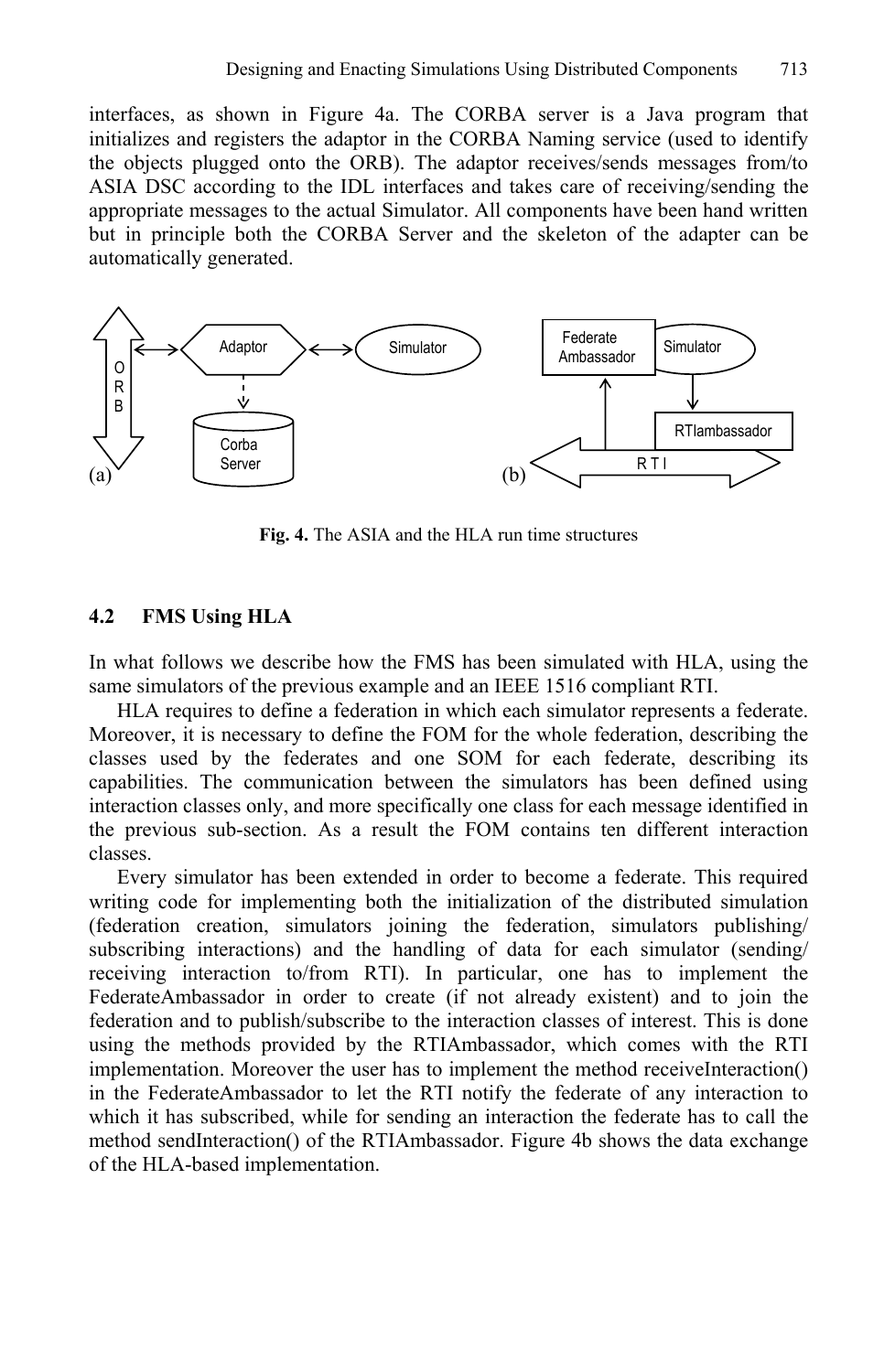# **5 Comparison Between ASIA and HLA**

Both ASIA and HLA address the problem of integrating simulators to allow one to execute distributed simulations. However, there are many differences and complementarities between the two approaches. First of all ASIA provides an integrated environment in which one can design systems and simulations beside providing support for executing a distributed simulation, while HLA focuses mainly on the latter problem. Thus, ASIA provides an approach having a higher level of abstraction with respect to HLA. In fact HLA can be integrated in ASIA in order to allow execution of simulation architectures. This point is discussed in the next section.

When looking at the way in which distributed simulations are handled in the two approaches one can notice that ASIA provides a static view of the simulators participating at a distributed simulation, while HLA is based on a dynamic view. In other words in ASIA one has to know before starting the distributed simulation how many simulators will cooperate and how they are interconnected, while HLA allows simulators to join and leave a federation during the execution of a distributed simulation. However, in many domains the static approach provided by ASIA is sufficient to model even complex systems. For example, a FMS is usually designed in a static way, that is it is necessary to determine how many (and what kind of) machines will compose the system.

The dynamic approach used by HLA reflects the particular application domain for which HLA was initially developed that is military simulations, where a dynamic view of the system is necessary. However, in many non-military domains a dynamic approach is not required and sometimes may also be counterproductive being more difficult to handle.

Another difference between ASIA and HLA is in the way in which communication among simulators is handled. In ASIA, when designing the simulation architecture one has to statically determine how simulators are interconnected, while in HLA simulators are implicitly connected by using a publish/subscribe mechanism. Such difference is a consequence of the different ways in which systems are described. In other words since HLA allows simulators to join and leave a federation at run-time, the only way to handle communication is by using the publish/subscribe mechanism, while ASIA can make use of point-to-point communication since the different simulators and their role are known before starting the simulation. Moreover, HLA provides two different ways for simulators to exchange data: shared objects and interactions, while ASIA provides only message passing. It is well known that inter-process communication can be based either on shared memory or on message passing. These two mechanisms are "computationally equivalent" although the shared memory paradigm is easier to use for programmers but requires a more complex infrastructure (e.g., CORBA, RMI) while message passing is more complex to use but it is simpler to support. Thus, HLA choice to support both of them does not provide any functionality that could not be obtained by using message passing.

In conclusion, we claim that the ASIA approach is more abstract than HLA and that ASIA and HLA can be integrated by using HLA as the communication infrastructure used to make simulators communicate.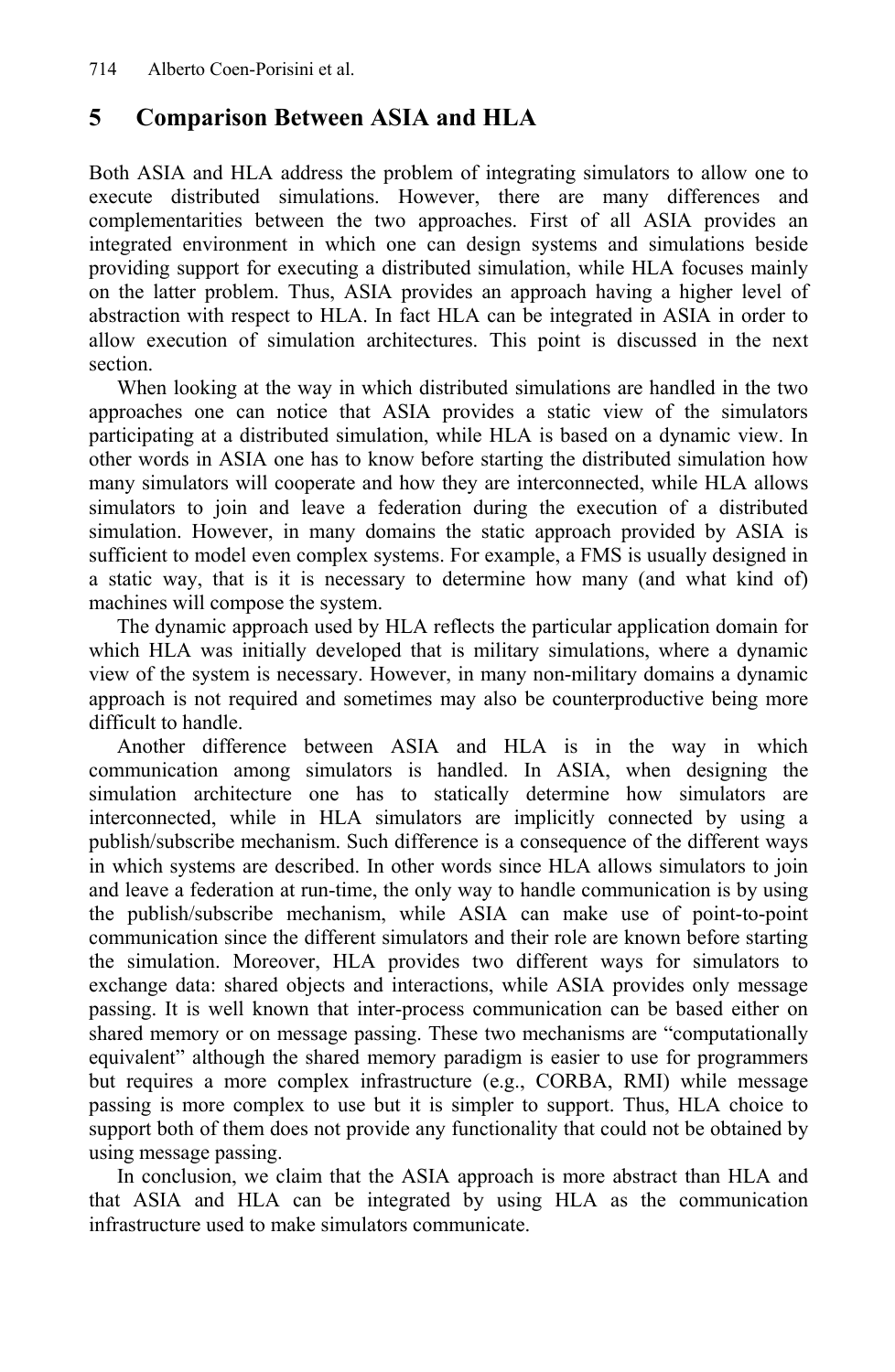### **6 Integration Between ASIA and HLA**

We are currently working to integrate HLA within ASIA. In fact, as stated before, HLA can be used as the communication infrastructure of ASIA instead of CORBA. Notice that the first phases of the development process are not affected by the choice of using HLA, that is both the information model and the system/simulation architecture do not depend on which technology is used for integrating simulators. The integration requires to modify the role of ASIA Distributed Simulation Controller. When using HLA it behaves like a monitor allowing users to keep track of the status of the simulation.

It must be noticed that the integration does not modify the way in which a distributed simulation is designed, that is by statically defining the simulators and their interactions. Thus, the main limitation to the integration is represented by the fact that it is not possible to use ASIA whenever the system to be simulated requires that simulators (federates) can be added/removed at run-time. However, many application domains, for which simulation is very important, do not require such possibility. In the sequel we sketch the main problems and solutions for integrating ASIA and HLA.

HLA requires the user to provide a FOM for the whole federation and a SOM for each federate. The FOM declares the interaction classes and the object classes, which describe the way in which the different simulators interact. The former mechanism is similar to the ASIA approach in which interactions among simulators are expressed in terms of data flowing from one simulator to another. Thus, a system architecture provides the information necessary to derive the corresponding FOM in which only interaction classes are used. Also the SOM can be derived starting from the information provided by the system architecture. However, it must be noticed that both the FOM and the SOM are "conceptual entities", that is what is actually implemented is an XML file containing the information represented by the FOM and the SOM. Then the FederateAmbassador needs to be implemented (see Sec. 4) to allow a simulator to be integrated using HLA. This step is similar to the development of the ASIA adaptor and can be carried out in the same way: we can automatically derive its skeleton, while the part representing the "business logics" needs to be written "by hand".

When executing a distributed simulation using HLA, the ASIA DSC plays a different role with respect to the one it has when using CORBA. In fact, HLA takes care of all the communication aspects that are handled by DSC. However, DSC can still be used to monitor the interactions among simulators. This is done by introducing a component called DSC Monitor that is viewed by HLA as another simulator. The difference between a real simulator and the DSC Monitor is that the former is expected to receive and to send data, while the latter will only receive data. This is done by having the DSC Monitor subscribe to all interactions (objects updates) that occur during a distributed simulation.

There are some open points that are currently investigated. More specifically we still have to address the possibility of deriving from a system architecture a FOM (and SOMs) in which object classes are used. Secondly, we need to investigate how already existing HLA compliant simulators (i.e., the simulators coming with an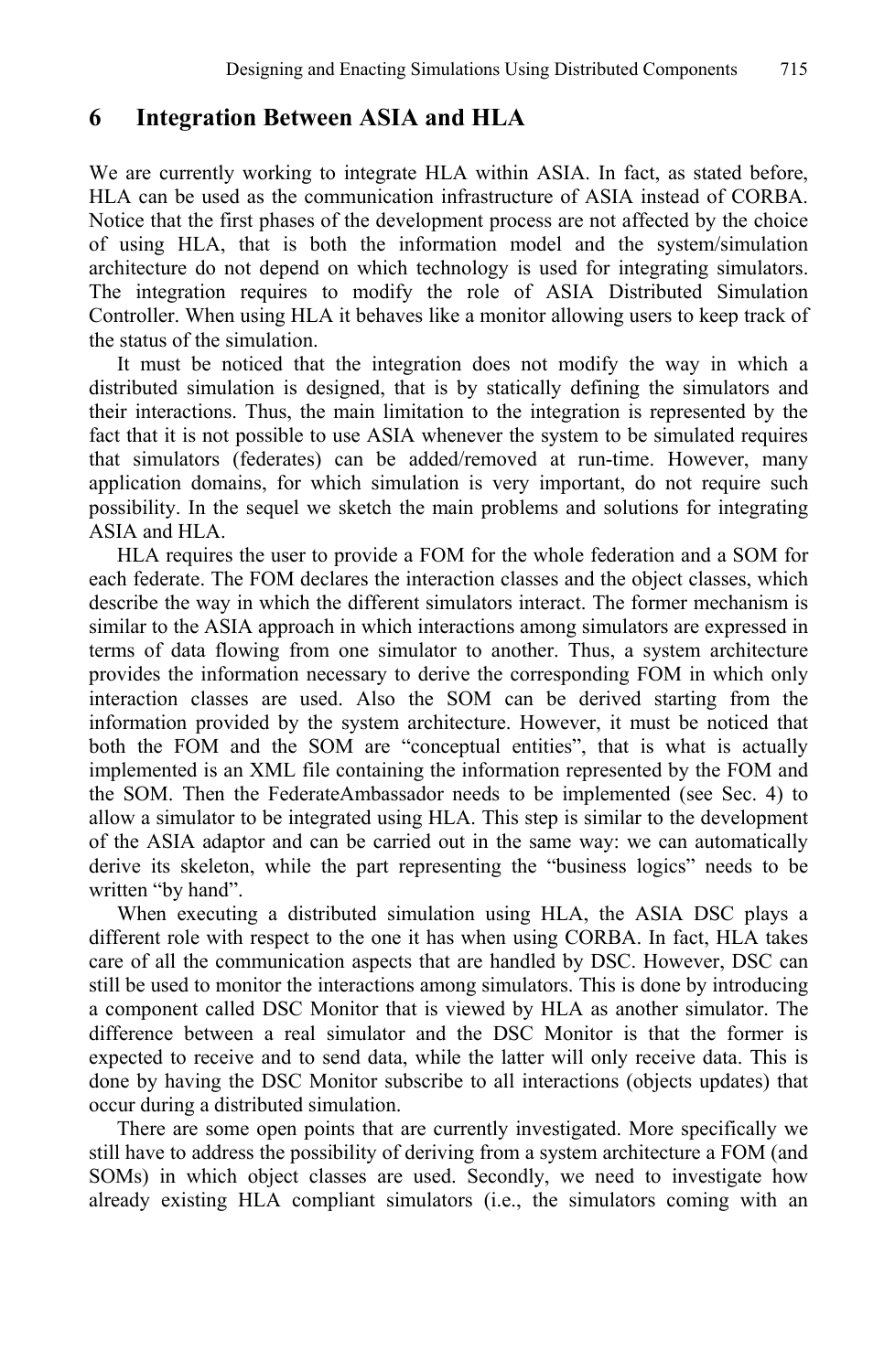already developed SOM and FederateAmbassador) can be represented within the ASIA framework.

### **7 Related Works**

The notations defined in ASIA are used to define the architecture of a system or of an integrated simulation and therefore can be viewed as an Architecture Description Language (ADL). Many ADLs have been defined [12–14] but none of them takes into account the specific needs required when dealing with simulation.

Several works have been done on the problem of integrating simulators. Some of them were domain-specific such as the CIM Framework architecture [15], in the context of semi-conductor environment, or [16, 17], which concern the introduction of data standard or language definition to describe simulation models.

Finally, several works concerning different aspects of HLA are worth to be mentioned. First of all there are several tools that support the development of HLAbased distributed simulation such as Visual OMT [18] or OMDT Pro [19] that can be used to develop the Federate Object Model. Some other tools claim to support the entire development process such as STAGE [20], which is devoted mainly to military applications, or FedDirector [19], which allows one to monitor and control a distributed simulation at run-time. Finally, Calytrix Symplicity [21] provides support for designing and implementing an HLA-based distributed simulation. However, all these tools either do not support the "more abstract" phases of simulation design or are very tied to HLA technology, that is they require a deep knowledge of HLA. Instead, our approach tries to hide as much as possible the technical aspects of the technology used to make simulators interact allowing users to focus on the modeling aspects of their systems.

### **8 Conclusions**

This paper presented an approach for designing and executing distributed simulations referred to as the ASIA approach, which is the result of an on-going effort started within the ASIA ESPRIT project. Currently the approach is supported by a set of tools, some of which are not yet fully implemented, allowing users to define the components needed in their own domain, to instantiate them and to execute them in an integrated way. The approach was initially meant to be based on CORBA and is now extended in order to allow users to choose between CORBA and HLA. The future work will mainly be devoted to automatize as much as possible the development process and to enrich the existing tools in order to provide full support for the automatized process.